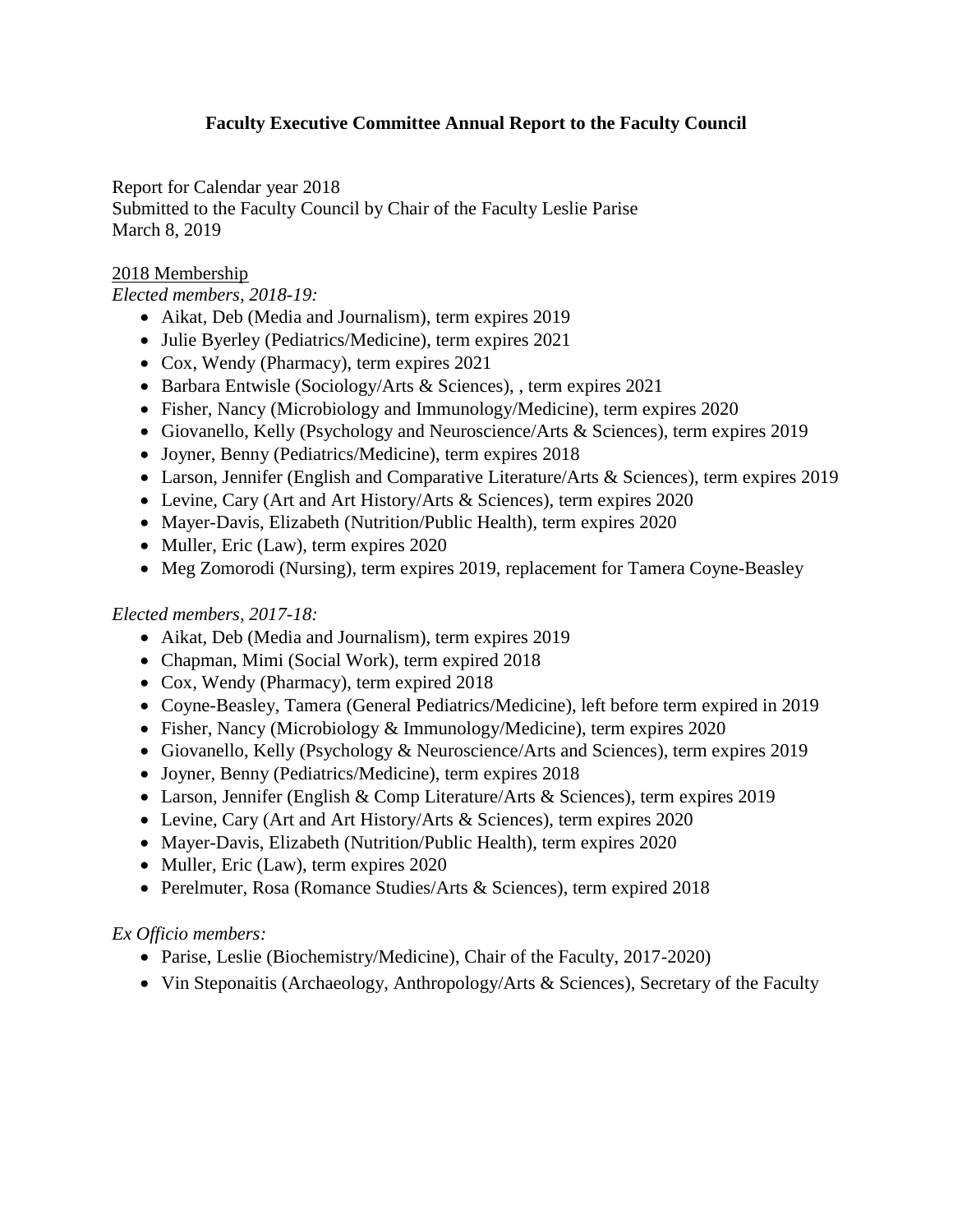**Committee Charge**: According to § 2-10 of *The Faculty Code of University Government*, Faculty Executive Committee has the following "powers and duties":

- 1) to exercise the consultative powers delegated to the Faculty Council by §§ 2- 8(b)(3) and 2-8(b)(4), above, subject to such restrictions or instructions as the Council may from time to time establish;
- 2) when prompt action is required, to exercise the legislative powers delegated to the Faculty Council by  $\S\S 2-8(a)(1)$  and  $2-8(a)(4)$ , above, subject to confirmation by the Council at its next regular meeting;
- 3) to serve as an advisory committee to the chair of the faculty;
- 4) to represent the Faculty Council and the General Faculty in advising the University administration with respect to issues, such as planning and the setting of University priorities, that the committee deems important to the University's mission;
- 5) to work with the various officers and groups within the University toward the realization of goals set in actions of the Faculty Council;
- 6) to report to the Council at regular intervals, including reporting annually on the status of the implementation of resolutions of the Faculty Council; and

7) to serve as members of the Faculty Council as provided in § 2-2(b).

### **2018 Meetings**:

- $\bullet$  January 8, 2018
- $\bullet$  January 22, 2018
- $\bullet$  February 5, 2018
- $\bullet$  February 19, 2018
- March 5, 2018
- March 19, 2018
- May 7, 2018
- May 31, 2018 (Special Meeting)
- $-$  July 2, 2018
- July 9, 2018
- August 6, 2018

### **Summary:**

The committee broadly focused on ways to measure and improve the campus climate through free speech, less red tape and greater autonomy. The beginning of the year was spent discussing free speech policies and creating a campus-wide Communications Working Group to discuss the Chicago Principles. This workgroup led to the creation of the UNC Student and Faculty Expression and Viewpoint Working Group, which was formed to follow up on "Resolution 2018-3. On Principles for the Protection of Free Speech," passed by Faculty Council on April 13, 2018. The aim of this second working group is to study the campus climate for free speech, freedom of inquiry and viewpoint diversity on campus.

Most of the fall was dominated by issues related to the Confederate monument known as Silent Sam after it was brought down by activists in August. In October, the FEC quickly arranged and

- August 27, 2018 (Special Meeting)
- September 6, 2018 (Special Meeting)
- $\bullet$  September 24, 2018
- $\bullet$  October 8, 2018
- October 22, 2018
- November 19, 2018
- $\bullet$  December 3, 2018
- $\bullet$  December 17, 2018